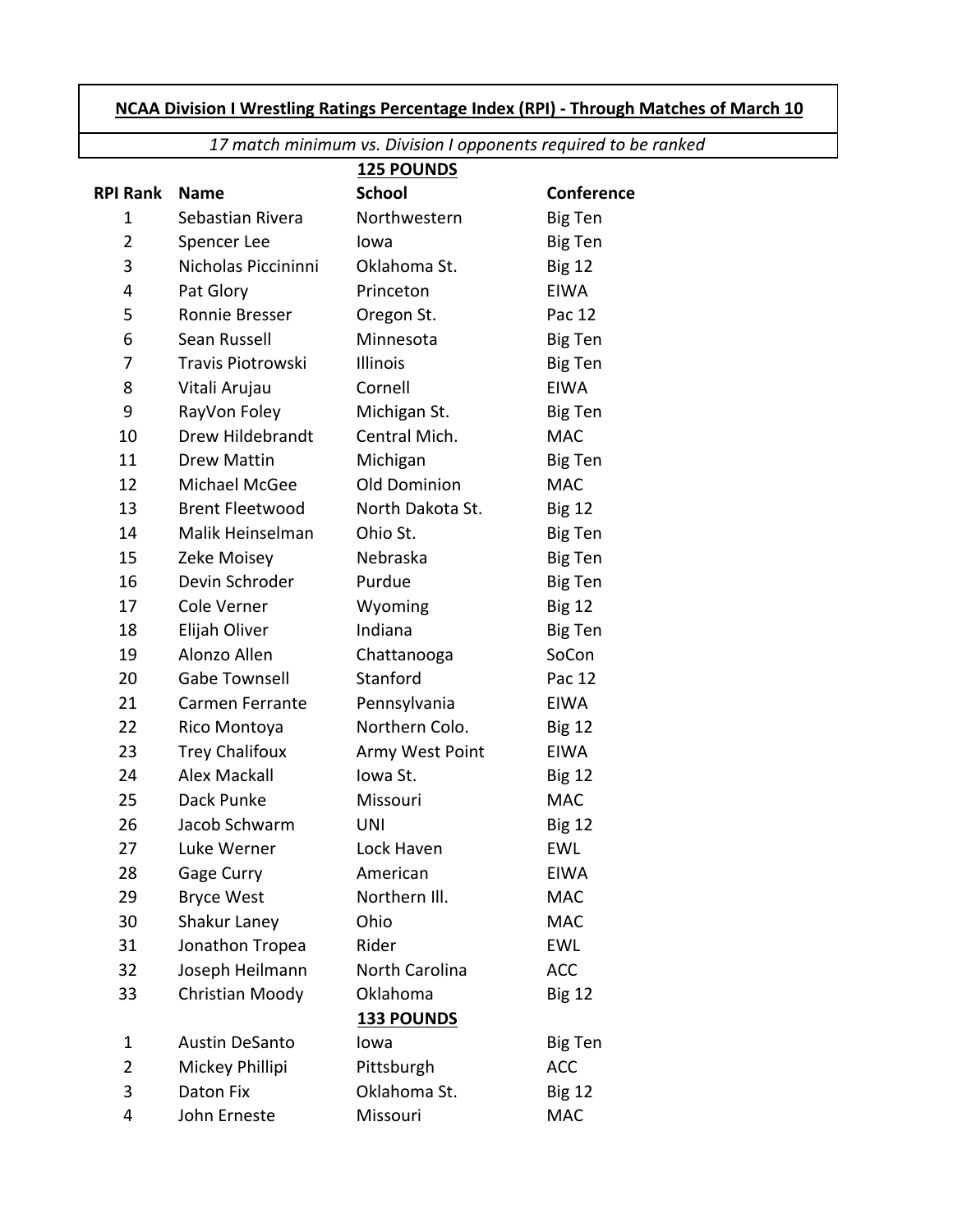| 5              | Ethan Lizak             | Minnesota              | Big Ten        |
|----------------|-------------------------|------------------------|----------------|
| 6              | Luke Pletcher           | Ohio St.               | Big Ten        |
| 7              | <b>Charles Tucker</b>   | Cornell                | <b>EIWA</b>    |
| 8              | Roman Bravo-Young       | Penn St.               | Big Ten        |
| 9              | Nick Suriano            | Rutgers                | Big Ten        |
| 10             | <b>Austin Gomez</b>     | Iowa St.               | <b>Big 12</b>  |
| 11             | <b>Ben Thornton</b>     | Purdue                 | Big Ten        |
| 12             | Sean Nickell            | <b>CSU Bakersfield</b> | Pac 12         |
| 13             | <b>Brandon Paetzell</b> | Lehigh                 | <b>EIWA</b>    |
| 14             | <b>Montorie Bridges</b> | Wyoming                | <b>Big 12</b>  |
| 15             | Korbin Myers            | Virginia Tech          | <b>ACC</b>     |
| 16             | Mario Guillen           | Ohio                   | <b>MAC</b>     |
| 17             | Dylan Duncan            | Illinois               | <b>Big Ten</b> |
| 18             | <b>Matthew Schmitt</b>  | West Virginia          | <b>Big 12</b>  |
| 19             | Cam Sykora              | North Dakota St.       | <b>Big 12</b>  |
| 20             | Josh Terao              | American               | <b>EIWA</b>    |
| 21             | Noah Gosner             | Campbell               | SoCon          |
| 22             | Derek Spann             | <b>Buffalo</b>         | <b>MAC</b>     |
| 23             | Paul Konrath            | Indiana                | <b>Big Ten</b> |
| 24             | Tim Rooney              | Kent St.               | <b>MAC</b>     |
| 25             | Gary Wayne Harding      | North Carolina         | <b>ACC</b>     |
| 26             | Codi Russell            | Appalachian St.        | SoCon          |
| 27             | Jevon Parrish           | Nebraska               | Big Ten        |
| 28             | Josiah Kline            | Arizona St.            | Pac 12         |
| 29             | <b>Anthony Tutolo</b>   | Michigan St.           | Big Ten        |
| 30             | Casey Cobb              | Navy                   | <b>EIWA</b>    |
| 31             | Devan Turner            | Oregon St.             | Pac 12         |
| 32             | <b>Anthony Madrigal</b> | Oklahoma               | <b>Big 12</b>  |
| 33             | Louie Hayes             | Virginia               | <b>ACC</b>     |
|                |                         | <b>141 POUNDS</b>      |                |
| 1              | Joey McKenna            | Ohio St.               | Big Ten        |
| $\overline{2}$ | Yianni Diakomihalis     | Cornell                | <b>EIWA</b>    |
| 3              | Nick Lee                | Penn St.               | Big Ten        |
| 4              | Josh Alber              | <b>UNI</b>             | <b>Big 12</b>  |
| 5              | Jaydin Eierman          | Missouri               | <b>MAC</b>     |
| 6              | <b>Kanen Storr</b>      | Michigan               | <b>Big Ten</b> |
| 7              | Michael Carr            | Illinois               | Big Ten        |
| 8              | Nicholas Gil            | Navy                   | <b>EIWA</b>    |
| 9              | Jamel Morris            | <b>NC State</b>        | <b>ACC</b>     |
| 10             | Mitch McKee             | Minnesota              | Big Ten        |
| 11             | Kyle Shoop              | Lock Haven             | <b>EWL</b>     |
| 12             | Dom Demas               | Oklahoma               | <b>Big 12</b>  |
| 13             | Austin Headlee          | North Carolina         | <b>ACC</b>     |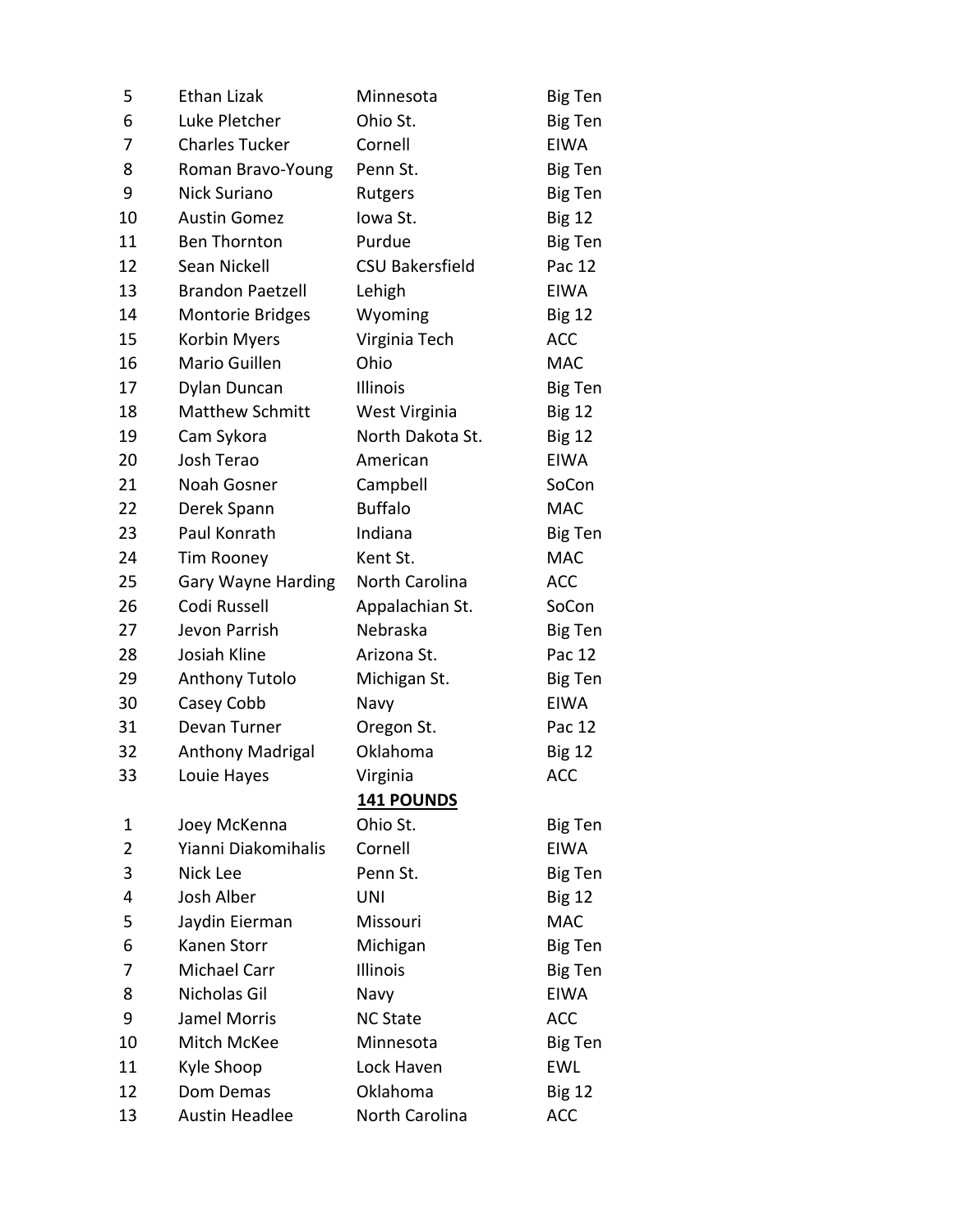| 14 | Mitch Moore                   | Virginia Tech       | <b>ACC</b>     |
|----|-------------------------------|---------------------|----------------|
| 15 | <b>Tristan Moran</b>          | Wisconsin           | <b>Big Ten</b> |
| 16 | <b>Kaid Brock</b>             | Oklahoma St.        | <b>Big 12</b>  |
| 17 | Chad Red                      | Nebraska            | <b>Big Ten</b> |
| 18 | Sa`Derian Perry               | Old Dominion        | <b>MAC</b>     |
| 19 | Max Murin                     | lowa                | <b>Big Ten</b> |
| 20 | Josh Finesilver               | Duke                | <b>ACC</b>     |
| 21 | Cameron Kelly                 | Ohio                | <b>MAC</b>     |
| 22 | Nate Limmex                   | Purdue              | <b>Big Ten</b> |
| 23 | Sam Turner                    | Wyoming             | <b>Big 12</b>  |
| 24 | Ryan Pomrinca                 | Lehigh              | <b>EIWA</b>    |
| 25 | Sam Krivus                    | Virginia            | <b>ACC</b>     |
| 26 | Corey Shie                    | Army West Point     | <b>EIWA</b>    |
| 27 | Anthony Sparacio              | Binghamton          | <b>EIWA</b>    |
| 28 | Pete Lipari                   | Rutgers             | <b>Big Ten</b> |
| 29 | Ian Parker                    | Iowa St.            | <b>Big 12</b>  |
| 30 | Chris Debien                  | Chattanooga         | SoCon          |
| 31 | Lorenzo Bentley               | Pittsburgh          | <b>ACC</b>     |
| 32 | Jack Mutchnik                 | American            | <b>EIWA</b>    |
| 33 | Wilfredo Gil                  | Franklin & Marshall | <b>EIWA</b>    |
|    |                               | <b>149 POUNDS</b>   |                |
| 1  | <b>Mitch Finesilver</b>       | <b>Duke</b>         | <b>ACC</b>     |
| 2  | <b>Matthew Kolodzik</b>       | Princeton           | <b>EIWA</b>    |
| 3  | Austin O'Connor               | North Carolina      | <b>ACC</b>     |
| 4  | Micah Jordan                  | Ohio St.            | Big Ten        |
| 5  | Anthony Ashnault              | Rutgers             | <b>Big Ten</b> |
| 6  | Jarrett Degen                 | lowa St.            | <b>Big 12</b>  |
| 7  | Kaden Gfeller                 | Oklahoma St.        | <b>Big 12</b>  |
| 8  | Pat Lugo                      | lowa                | Big Ten        |
| 9  | <b>Brock Mauller</b>          | Missouri            | <b>MAC</b>     |
| 10 | Anthony Artalona              | Pennsylvania        | <b>EIWA</b>    |
| 11 | Max Thomsen                   | <b>UNI</b>          | <b>Big 12</b>  |
| 12 | Justin Oliver                 | <b>NC State</b>     | <b>ACC</b>     |
| 13 | Joshua Heil                   | Campbell            | SoCon          |
| 14 | <b>Brady Berge</b>            | Penn St.            | <b>Big Ten</b> |
| 15 | <b>Jared Prince</b>           | Navy                | <b>EIWA</b>    |
| 16 | Requir van der Merwe Stanford |                     | Pac 12         |
| 17 | Cortlandt Schuyler            | Lehigh              | <b>EIWA</b>    |
| 18 | Davion Jeffries               | Oklahoma            | <b>Big 12</b>  |
| 19 | Joshua Maruca                 | Arizona St.         | Pac 12         |
| 20 | <b>Christian Monserrat</b>    | West Virginia       | <b>Big 12</b>  |
| 21 | Khristian Olivas              | Fresno St.          | <b>Big 12</b>  |
| 22 | Parker Kropman                | Drexel              | <b>EIWA</b>    |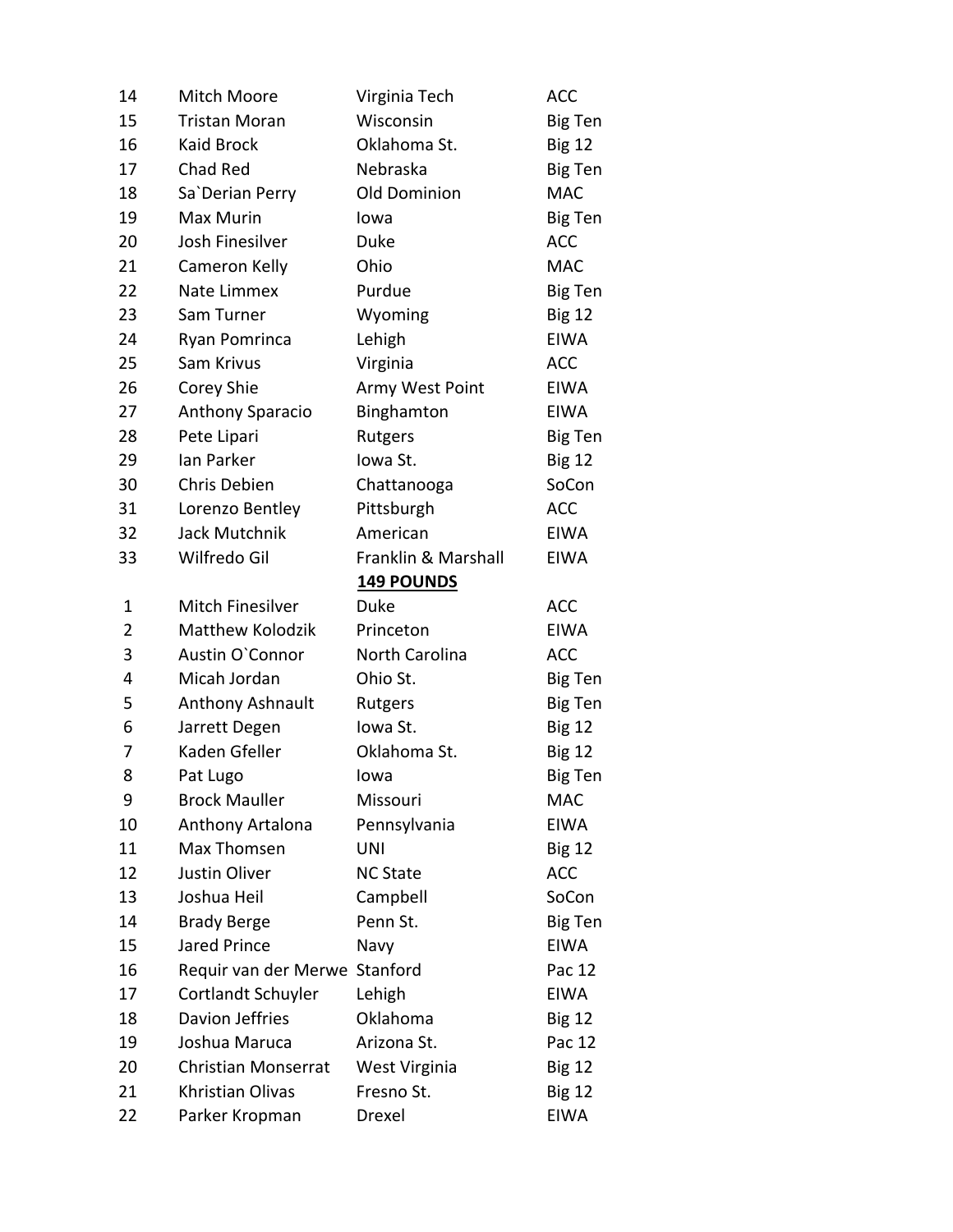| 23             | Cole Martin           | Wisconsin         | <b>Big Ten</b> |
|----------------|-----------------------|-------------------|----------------|
| 24             | Michael Sprague       | American          | <b>EIWA</b>    |
| 25             | <b>Thomas Thorn</b>   | Minnesota         | Big Ten        |
| 26             | Jonathan Furnas       | Cornell           | <b>EIWA</b>    |
| 27             | <b>Ryan Blees</b>     | Virginia Tech     | <b>ACC</b>     |
| 28             | Henry Pohlmeyer       | South Dakota St.  | <b>Big 12</b>  |
| 29             | Kevin Budock          | Old Dominion      | <b>MAC</b>     |
| 30             | Matthew Zovistoski    | Appalachian St.   | SoCon          |
| 31             | Shayne Oster          | Northwestern      | Big Ten        |
| 32             | <b>Malik Amine</b>    | Michigan          | Big Ten        |
| 33             | Alec Hagan            | Ohio              | <b>MAC</b>     |
|                |                       | <b>157 POUNDS</b> |                |
| 1              | Ryan Deakin           | Northwestern      | <b>Big Ten</b> |
| $\overline{2}$ | Jason Nolf            | Penn St.          | Big Ten        |
| 3              | <b>Tyler Berger</b>   | Nebraska          | <b>Big Ten</b> |
| 4              | Alec Pantaleo         | Michigan          | <b>Big Ten</b> |
| 5              | Josh Humphreys        | Lehigh            | <b>EIWA</b>    |
| 6              | Christian Pagdilao    | Arizona St.       | Pac 12         |
| 7              | Ke-Shawn Hayes        | Ohio St.          | Big Ten        |
| 8              | <b>Steve Bleise</b>   | Minnesota         | <b>Big Ten</b> |
| 9              | Hayden Hidlay         | <b>NC State</b>   | <b>ACC</b>     |
| 10             | Kaleb Young           | lowa              | <b>Big Ten</b> |
| 11             | Larry Early           | Old Dominion      | <b>MAC</b>     |
| 12             | Zach Hartman          | <b>Bucknell</b>   | <b>EIWA</b>    |
| 13             | Taleb Rahmani         | Pittsburgh        | <b>ACC</b>     |
| 14             | Joshua McClure        | North Carolina    | ACC            |
| 15             | <b>Quincy Monday</b>  | Princeton         | <b>EIWA</b>    |
| 16             | <b>Justin Thomas</b>  | Oklahoma          | <b>Big 12</b>  |
| 17             | Zac Carson            | Ohio              | <b>MAC</b>     |
| 18             | <b>BC LaPrade</b>     | Virginia Tech     | <b>ACC</b>     |
| 19             | <b>Hunter Willits</b> | Oregon St.        | Pac 12         |
| 20             | Dan Reed              | Columbia          | <b>EIWA</b>    |
| 21             | Eric Barone           | Illinois          | Big Ten        |
| 22             | Jarrett Jacques       | Missouri          | <b>MAC</b>     |
| 23             | Paul Fox              | Stanford          | Pac 12         |
| 24             | Hunter Ladnier        | Harvard           | <b>EIWA</b>    |
| 25             | Alex Smythe           | <b>Buffalo</b>    | <b>MAC</b>     |
| 26             | John Van Brill        | Rutgers           | Big Ten        |
| 27             | Luke Weiland          | Army West Point   | <b>EIWA</b>    |
| 28             | Logan Parks           | Central Mich.     | <b>MAC</b>     |
| 29             | Chase Straw           | Iowa St.          | <b>Big 12</b>  |
| 30             | Kizhan Clarke         | American          | <b>EIWA</b>    |
| 31             | Griffin Parriott      | Purdue            | <b>Big Ten</b> |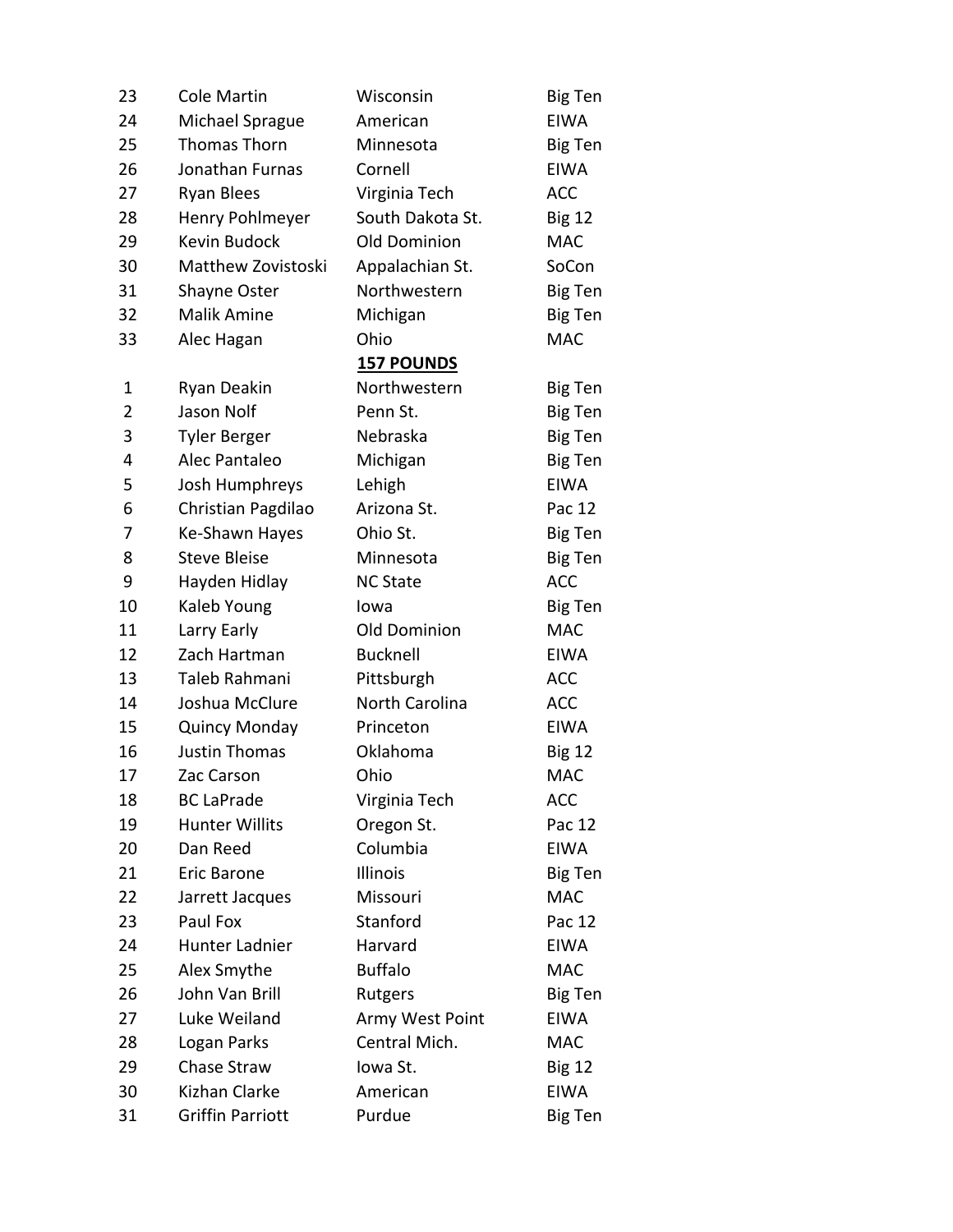| 32             | Jake Tucker              | Michigan St.           | <b>Big Ten</b> |
|----------------|--------------------------|------------------------|----------------|
| 33             | Jacob Wright             | Fresno St.             | <b>Big 12</b>  |
|                |                          | <b>165 POUNDS</b>      |                |
| 1              | Vincenzo Joseph          | Penn St.               | <b>Big Ten</b> |
| $\overline{2}$ | Alex Marinelli           | lowa                   | <b>Big Ten</b> |
| 3              | Evan Wick                | Wisconsin              | Big Ten        |
| 4              | Joshua Shields           | Arizona St.            | Pac 12         |
| 5              | Isaiah White             | Nebraska               | Big Ten        |
| 6              | <b>Chance Marsteller</b> | Lock Haven             | <b>EWL</b>     |
| 7              | Mekhi Lewis              | Virginia Tech          | <b>ACC</b>     |
| 8              | Logan Massa              | Michigan               | <b>Big Ten</b> |
| 9              | Demetrius Romero         | Utah Valley            | <b>Big 12</b>  |
| 10             | <b>Bryce Steiert</b>     | UNI                    | <b>Big 12</b>  |
| 11             | <b>Branson Ashworth</b>  | Wyoming                | <b>Big 12</b>  |
| 12             | Jonathan Viruet          | <b>Brown</b>           | <b>EIWA</b>    |
| 13             | Connor Flynn             | Missouri               | <b>MAC</b>     |
| 14             | Jesse Dellavecchia       | Rider                  | EWL            |
| 15             | Andrew Fogarty           | North Dakota St.       | <b>Big 12</b>  |
| 16             | <b>Ebed Jarrell</b>      | Drexel                 | <b>EIWA</b>    |
| 17             | Joseph Gunther           | Illinois               | Big Ten        |
| 18             | <b>Thomas Bullard</b>    | <b>NC State</b>        | <b>ACC</b>     |
| 19             | <b>Tanner Skidgel</b>    | Navy                   | <b>EIWA</b>    |
| 20             | Zach Finesilver          | Duke                   | <b>ACC</b>     |
| 21             | <b>Tyler Marinelli</b>   | Gardner-Webb           | SoCon          |
| 22             | Cael McCormick           | Army West Point        | <b>EIWA</b>    |
| 23             | <b>Troy Keller</b>       | <b>Buffalo</b>         | <b>MAC</b>     |
| 24             | Cam Coy                  | Virginia               | <b>ACC</b>     |
| 25             | Carson Brolsma           | Minnesota              | <b>Big Ten</b> |
| 26             | <b>Colt Yinger</b>       | Ohio                   | <b>MAC</b>     |
| 27             | Evan Delong              | Clarion                | <b>EWL</b>     |
| 28             | <b>Bryce Martin</b>      | Indiana                | <b>Big Ten</b> |
| 29             | Kenny Moore              | Northern III.          | <b>MAC</b>     |
| 30             | <b>Nick Kiussis</b>      | West Virginia          | <b>Big 12</b>  |
| 31             | <b>Colston DiBlasi</b>   | George Mason           | <b>EWL</b>     |
| 32             | Gordon Wolf              | Lehigh                 | <b>EIWA</b>    |
| 33             | Jacob Thalin             | <b>CSU Bakersfield</b> | Pac 12         |
|                |                          | <b>174 POUNDS</b>      |                |
| 1              | Mark Hall                | Penn St.               | Big Ten        |
| $\overline{2}$ | <b>Myles Amine</b>       | Michigan               | <b>Big Ten</b> |
| 3              | David McFadden           | Virginia Tech          | <b>ACC</b>     |
| 4              | Jordan Kutler            | Lehigh                 | <b>EIWA</b>    |
| 5              | Daniel Lewis             | Missouri               | <b>MAC</b>     |
| 6              | Zahid Valencia           | Arizona St.            | Pac 12         |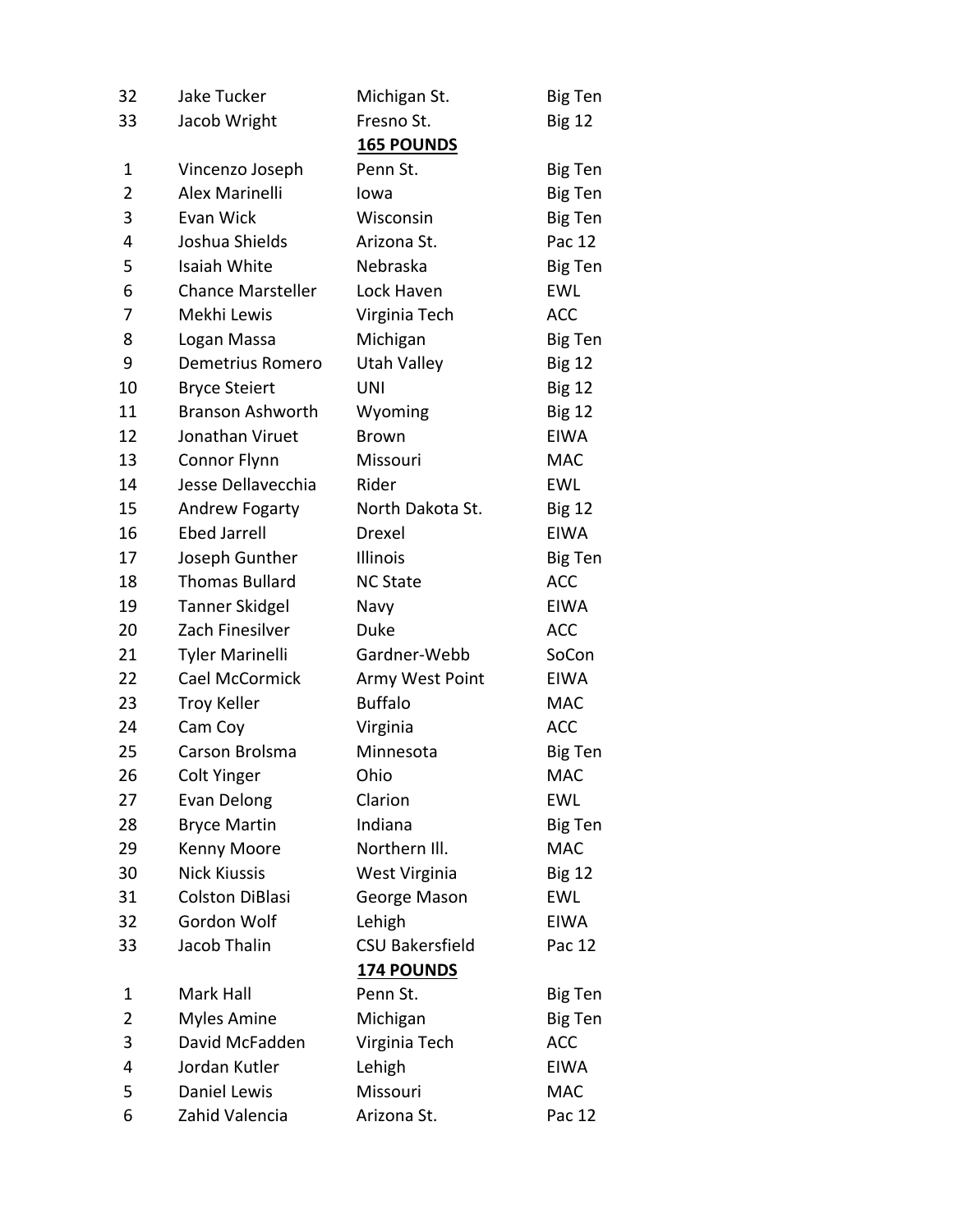| 7  | Taylor Lujan           | <b>UNI</b>         | <b>Big 12</b>  |
|----|------------------------|--------------------|----------------|
| 8  | Mikey Labriola         | Nebraska           | Big Ten        |
| 9  | <b>Matt Finesilver</b> | <b>Duke</b>        | <b>ACC</b>     |
| 10 | Dylan Lydy             | Purdue             | <b>Big Ten</b> |
| 11 | Devin Skatzka          | Minnesota          | <b>Big Ten</b> |
| 12 | <b>Brandon Womack</b>  | Cornell            | <b>EIWA</b>    |
| 13 | <b>Ethan Smith</b>     | Ohio St.           | <b>Big Ten</b> |
| 14 | Ryan Christensen       | Wisconsin          | <b>Big Ten</b> |
| 15 | Jacob Oliver           | Edinboro           | <b>EWL</b>     |
| 16 | Kimball Bastian        | <b>Utah Valley</b> | <b>Big 12</b>  |
| 17 | Andrew Morgan          | Campbell           | SoCon          |
| 18 | Marcus Coleman         | Iowa St.           | <b>Big 12</b>  |
| 19 | Ben Harvey             | Army West Point    | <b>EIWA</b>    |
| 20 | Devin Kane             | North Carolina     | <b>ACC</b>     |
| 21 | <b>Spencer Carey</b>   | Navy               | <b>EIWA</b>    |
| 22 | <b>Neal Richards</b>   | VMI                | SoCon          |
| 23 | Hayden Hastings        | Wyoming            | <b>Big 12</b>  |
| 24 | <b>Brit Wilson</b>     | Northern III.      | <b>MAC</b>     |
| 25 | <b>Travis Stefanik</b> | Princeton          | <b>EIWA</b>    |
| 26 | Daniel Bullard         | <b>NC State</b>    | <b>ACC</b>     |
| 27 | <b>Vincent Deprez</b>  | Binghamton         | <b>EIWA</b>    |
| 28 | Anthony Mantanona      | Oklahoma           | <b>Big 12</b>  |
| 29 | Joe Grello             | Rutgers            | <b>Big Ten</b> |
| 30 | <b>Gregg Harvey</b>    | Pittsburgh         | <b>ACC</b>     |
| 31 | Drew Hughes            | Michigan St.       | Big Ten        |
| 32 | <b>Jared Siegrist</b>  | Lock Haven         | <b>EWL</b>     |
| 33 | Jake Covaciu           | Indiana            | Big Ten        |
|    |                        | <b>184 POUNDS</b>  |                |
| 1  | <b>Myles Martin</b>    | Ohio St.           | <b>Big Ten</b> |
| 2  | Drew Foster            | UNI                | <b>Big 12</b>  |
| 3  | Shakur Rasheed         | Penn St.           | <b>Big Ten</b> |
| 4  | Nick Reenan            | <b>NC State</b>    | <b>ACC</b>     |
| 5  | Ryan Preisch           | Lehigh             | <b>EIWA</b>    |
| 6  | Zachary Zavatsky       | Virginia Tech      | <b>ACC</b>     |
| 7  | <b>Emery Parker</b>    | Illinois           | <b>Big Ten</b> |
| 8  | Samuel Colbray         | Iowa St.           | <b>Big 12</b>  |
| 9  | Lou Deprez             | Binghamton         | <b>EIWA</b>    |
| 10 | Cash Wilcke            | lowa               | <b>Big Ten</b> |
| 11 | Maxwell Dean           | Cornell            | <b>EIWA</b>    |
| 12 | Nino Bonaccorsi        | Pittsburgh         | <b>ACC</b>     |
| 13 | Dylan Wisman           | Missouri           | <b>MAC</b>     |
| 14 | <b>Tate Samuelson</b>  | Wyoming            | <b>Big 12</b>  |
| 15 | Chip Ness              | North Carolina     | <b>ACC</b>     |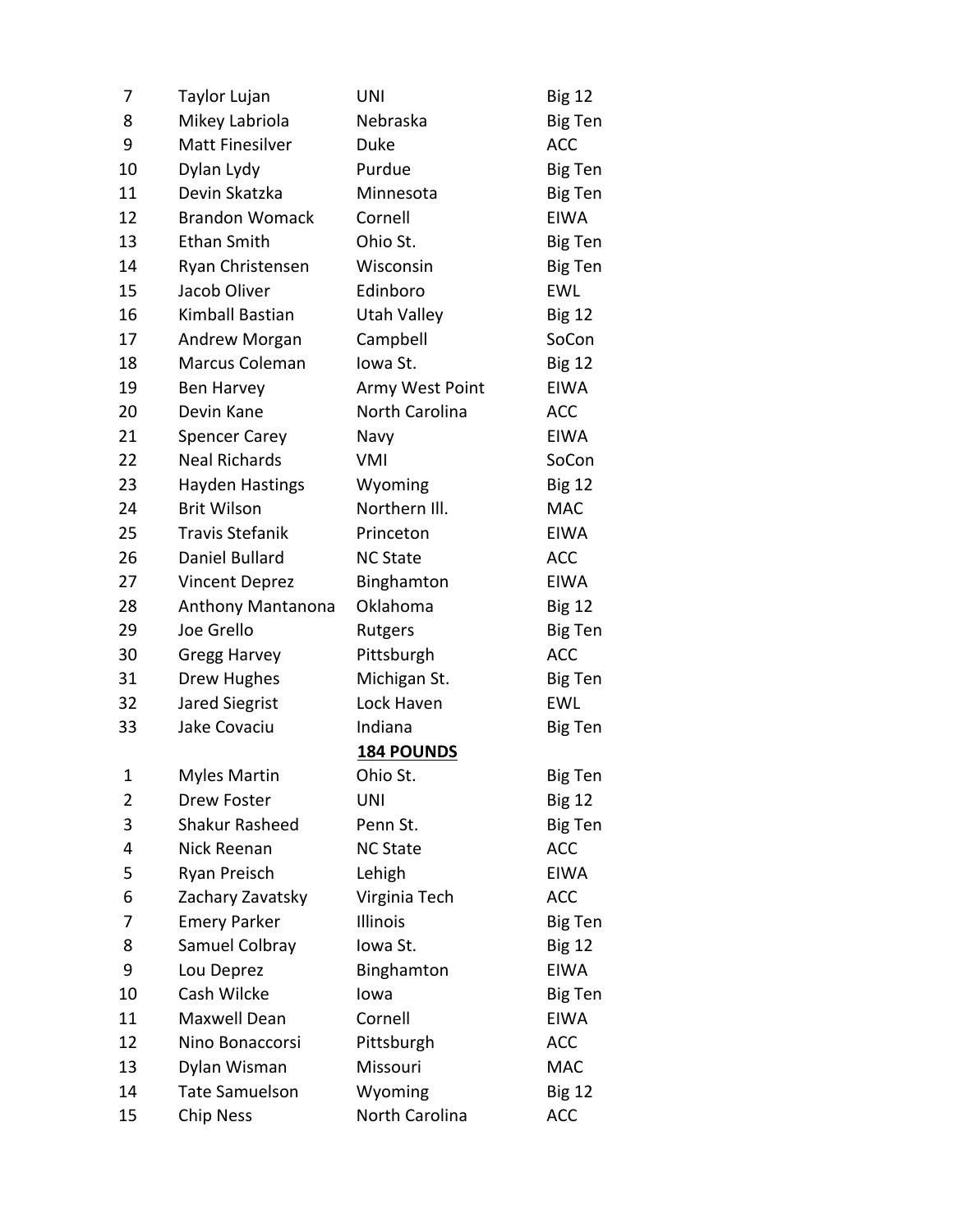| 16             | <b>Taylor Venz</b>        | Nebraska               | <b>Big Ten</b> |
|----------------|---------------------------|------------------------|----------------|
| 17             | Corey Hazel               | Lock Haven             | <b>EWL</b>     |
| 18             | <b>Andrew McNally</b>     | Kent St.               | <b>MAC</b>     |
| 19             | <b>Mason Reinhardt</b>    | Wisconsin              | Big Ten        |
| 20             | Will Sumner               | Utah Valley            | <b>Big 12</b>  |
| 21             | <b>Tanner Harvey</b>      | American               | <b>EIWA</b>    |
| 22             | Jackson Hemauer           | Fresno St.             | <b>Big 12</b>  |
| 23             | Dom Ducharme              | <b>CSU Bakersfield</b> | Pac 12         |
| 24             | Antonio Agee              | Old Dominion           | <b>MAC</b>     |
| 25             | Christian LaFragola       | <b>Brown</b>           | <b>EIWA</b>    |
| 26             | Cameron Caffey            | Michigan St.           | Big Ten        |
| 27             | Max Lyon                  | Purdue                 | <b>Big Ten</b> |
| 28             | <b>Noah Stewart</b>       | Army West Point        | <b>EIWA</b>    |
| 29             | Will Schany               | Virginia               | <b>ACC</b>     |
| 30             | <b>Trevor Allard</b>      | Bloomsburg             | <b>EWL</b>     |
| 31             | Jordan Atienza            | Central Mich.          | <b>MAC</b>     |
| 32             | <b>Kevin Parker</b>       | Princeton              | <b>EIWA</b>    |
| 33             | Zach Carlson              | South Dakota St.       | <b>Big 12</b>  |
|                |                           | <b>197 POUNDS</b>      |                |
| 1              | <b>Bo Nickal</b>          | Penn St.               | Big Ten        |
| $\overline{2}$ | Kollin Moore              | Ohio St.               | <b>Big Ten</b> |
| 3              | Patrick Brucki            | Princeton              | <b>EIWA</b>    |
| 4              | Jacob Warner              | lowa                   | <b>Big Ten</b> |
| 5              | <b>William Miklus</b>     | Iowa St.               | <b>Big 12</b>  |
| 6              | Tom Sleigh                | Virginia Tech          | <b>ACC</b>     |
| 7              | Christian Brunner         | Purdue                 | <b>Big Ten</b> |
| 8              | Jay Aiello                | Virginia               | <b>ACC</b>     |
| 9              | Rocco Caywood             | Army West Point        | <b>EIWA</b>    |
| 10             | Nathan Traxler            | Stanford               | Pac 12         |
| 11             | <b>Benjamin Honis</b>     | Cornell                | <b>EIWA</b>    |
| 12             | Jake Woodley              | Oklahoma               | <b>Big 12</b>  |
| 13             | Malik McDonald            | <b>NC State</b>        | <b>ACC</b>     |
| 14             | Eric Schultz              | Nebraska               | <b>Big Ten</b> |
| 15             | <b>Josh Hokit</b>         | Fresno St.             | <b>Big 12</b>  |
| 16             | Stephen Loiseau           | Drexel                 | <b>EIWA</b>    |
| 17             | Noah Adams                | West Virginia          | <b>Big 12</b>  |
| 18             | <b>Randall Diabe</b>      | Appalachian St.        | SoCon          |
| 19             | <b>Anthony McLaughlin</b> | Air Force              | <b>Big 12</b>  |
| 20             | <b>Tanner Orndorff</b>    | Utah Valley            | <b>Big 12</b>  |
| 21             | Joshua Roetman            | Navy                   | <b>EIWA</b>    |
| 22             | Jake Jakobsen             | Lehigh                 | <b>EIWA</b>    |
| 23             | <b>Brandon Whitman</b>    | North Carolina         | <b>ACC</b>     |
| 24             | Kellan Stout              | Pittsburgh             | <b>ACC</b>     |